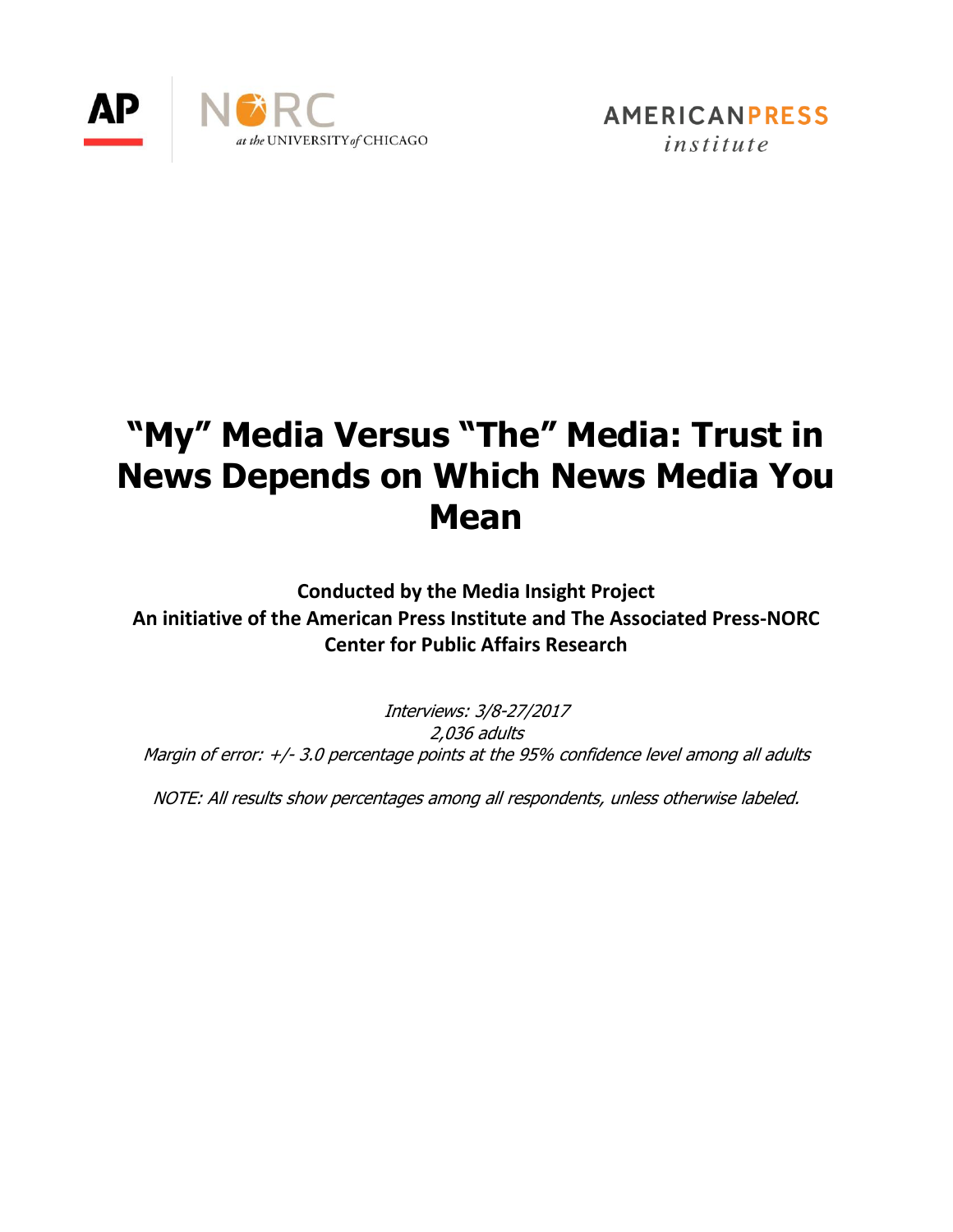*Respondents were randomly assigned to one of two conditions. In Condition A, 1,018 respondents were asked Q2-Q6 and Q8-Q10 with the phrase "the news media." In Condition B, 1,018 respondents received those questions with the phrase "the news media you use most often." The margin of sampling error for Condition A is +/- 4.2 percentage points. The margin of sampling error for Condition B is +/- 4.0 percentage points.*

*A (+) indicates that the proportion providing a response option in that condition is statistically greater (p<.05) than the proportion responding the same way in the other condition.* 

**Q1. How often do you watch, read, hear, or see news? By news, we mean any kind of news, including sports, traffic, weather, stocks, politics, lifestyle, or any other kind of news, by any means. Do you generally watch, read, hear, or see news …?**

|                               |           | "The news     |
|-------------------------------|-----------|---------------|
| AP-NORC                       | "The news | media you use |
| 3/8-27/2017                   | media"    | most often"   |
| Several times/Once a day NET  | 79        | 79            |
| Several times a day           | 58        | 58            |
| Once a day                    | 21        | 21            |
| Several times a week          | $10+$     |               |
| <b>Weekly/Less often NET</b>  | 10        | 14            |
| Weekly                        | 5         | 5             |
| Less often                    | 5         |               |
| Never                         | $\ast$    | $2+$          |
| Don't know                    | 1         | $\ast$        |
| <b>SKIPPED ON WEB/REFUSED</b> | $\ast$    |               |
| $N =$                         | 1,018     | 1,018         |

**Q2. Thinking of [the news media/the news media you use most often] how much, if at all, do you trust the information you get?** 

|                             |           | "The news     |
|-----------------------------|-----------|---------------|
| AP-NORC                     | "The news | media you use |
| 3/8-27/2017                 | media"    | most often"   |
| A lot/Some NET              | 76        | 80            |
| A lot                       | 17        | $24+$         |
| Some                        | 59        | 56            |
| Not too much/Not at all NET | 23        | 20            |
| Not too much                | 20        | 17            |
| Not at all                  | 3         | ς             |
| <b>DON'T KNOW</b>           |           |               |
| SKIPPED ON WEB/REFUSED      |           |               |
| $N =$                       | 1,018     | 1.018         |





2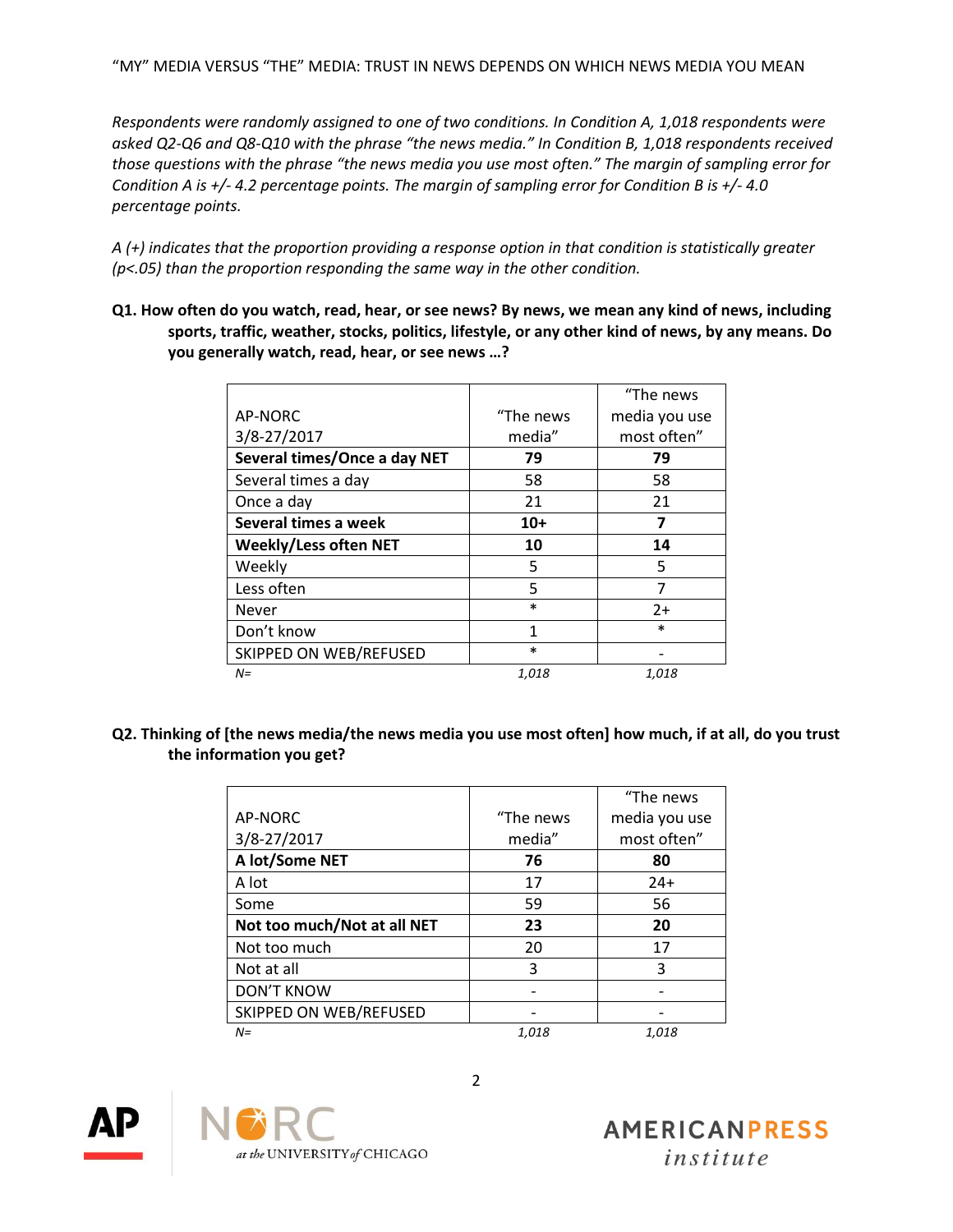**Q3. The last question asked about trust in [the news media/the news media you use most often]. When you think of [the news media/the news media you use most often], what media outlets or organizations do you have in mind?<sup>1</sup>**

#### **[OPEN ENDED RESPONSE]**

|                                     |                | "The news      |
|-------------------------------------|----------------|----------------|
| <b>AP-NORC</b>                      | "The news      | media you use  |
| 3/8-27/2017                         | media"         | most often"    |
| Local news                          | 18             | 22             |
| Cited 5 or more specific sources or |                |                |
| source types                        | 9+             | 3              |
| Cable news                          | $48 +$         | 41             |
| <b>Broadcast TV</b>                 | $37+$          | 28             |
| Local TV                            | 11             | 11             |
| Local newspaper                     | 3              | 5              |
| National newspaper                  | $16+$          | 12             |
| Magazine                            | $3+$           | 1              |
| Specialty media (e.g. ESPN)         | 3              | 3              |
| Social media                        | $\overline{3}$ | 4              |
| News site/Internet                  | 11             | $16+$          |
| Radio                               | 9              | 8              |
| News wire                           | $6+$           | 3              |
| <b>FOX</b>                          | 21             | 19             |
| <b>CNN</b>                          | $33+$          | 23             |
| <b>MSNBC</b>                        | $11 +$         | 5              |
| <b>NBC</b>                          | $15+$          | 8              |
| <b>CBS</b>                          | $11+$          | 6              |
| <b>ABC</b>                          | $12+$          | 6              |
| The New York Times                  | 8              | 6              |
| <b>NPR</b>                          | 6              | 4              |
| <b>BBC</b>                          | $4+$           | $\overline{2}$ |
| The Washington Post                 | $5+$           | $\overline{2}$ |
| Anything/all                        | 4+             | $\overline{2}$ |
| Nothing                             | $\overline{2}$ | 3              |
| Other                               | $5+$           | $\overline{2}$ |
| <b>DON'T KNOW</b>                   | $\mathbf{1}$   | $\mathbf{1}$   |
| $N =$                               | 961            | 972            |

<sup>1</sup> Proportions are based on the 1,933 panelists who provided a valid response to the open-ended question.

3



 $\overline{a}$ 

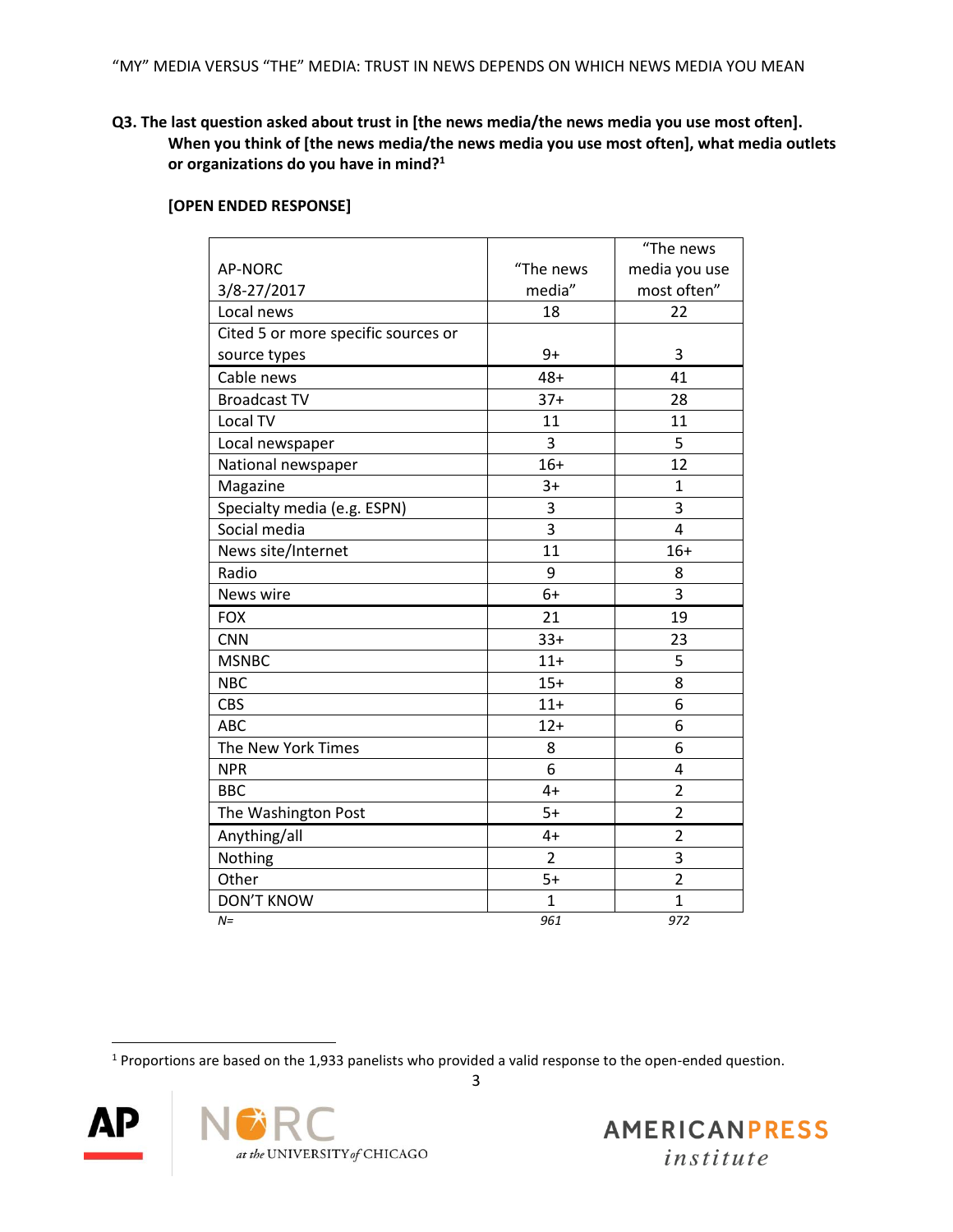**Q4. In general, how well do [the news media/the news media you use most often] keep you informed of the most important stories of the day?**

|                             |                | "The news     |
|-----------------------------|----------------|---------------|
| AP-NORC                     | "The news      | media you use |
| 3/8-27/2017                 | media"         | most often"   |
| <b>Very/Fairly well NET</b> | 84             | 87            |
| Very well                   | 24             | $33+$         |
| Fairly well                 | $59+$          | 53            |
| Not too/Not at all well NET | 16             | 13            |
| Not too well                | 14             | 11            |
| Not at all well             | $\overline{2}$ | $\mathcal{P}$ |
| <b>DON'T KNOW</b>           | 1              | $\ast$        |
| SKIPPED ON WEB/REFUSED      |                | $\ast$        |
| $N =$                       | 1,018          | 1,018         |

#### **Q5. Would you say the news from [the news media/the news media you use most often] is…?**

|                                 |           | "The news     |
|---------------------------------|-----------|---------------|
| AP-NORC                         | "The news | media you use |
| 3/8-27/2017                     | media"    | most often"   |
| Very/Somewhat accurate NET      | 83        | $90+$         |
| Very accurate                   | 17        | $34+$         |
| Somewhat accurate               | 66+       | 56            |
| Not too/Not at all accurate NET | $17+$     | 10            |
| Not too accurate                | $13+$     | 9             |
| Not at all accurate             | 4         | $\mathcal{P}$ |
| <b>DON'T KNOW</b>               |           |               |
| SKIPPED ON WEB/REFUSED          | $\ast$    |               |
| $N =$                           | 1.018     | 1.018         |

**Q6. In presenting the news dealing with political and social issues, do you think that [the news media/the news media you use most often] deal fairly with all sides, or do they tend to favor one side?**

|                            |           | "The news     |
|----------------------------|-----------|---------------|
| AP-NORC                    | "The news | media you use |
| 3/8-27/2017                | media"    | most often"   |
| Deal fairly with all sides | 30        | 48+           |
| Tend to favor one side     | $69+$     | 50            |
| <b>DON'T KNOW</b>          |           | $\ast$        |
| SKIPPED ON WEB/REFUSED     | $\ast$    |               |
| $N =$                      | 1.018     | 1.018         |



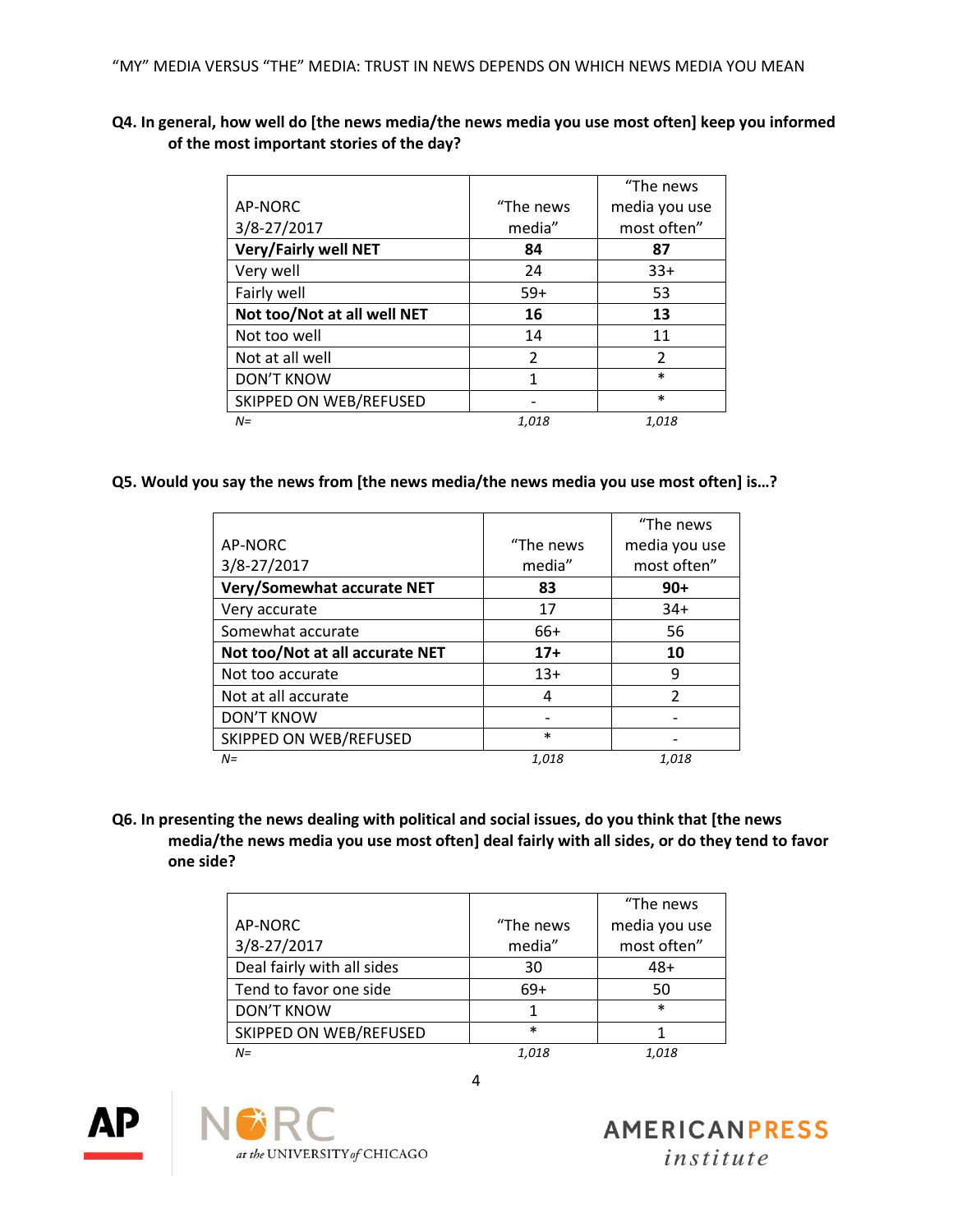**Q7. Some people think that by criticizing leaders, news organizations keep political leaders from doing their job. Others think that such criticism is worth it because it keeps political leaders from doing things that should not be done. Which position is closer to your opinion?** 

|                                                |           | "The news     |
|------------------------------------------------|-----------|---------------|
| AP-NORC                                        | "The news | media you use |
| 3/8-27/2017                                    | media"    | most often"   |
| Keeps political leaders from doing their job   | 32        | 34            |
| Keeps political leaders from doing things that |           |               |
| shouldn't be done                              | 65        | 63            |
| <b>DON'T KNOW</b>                              | 3         |               |
| SKIPPED ON WEB/REFUSED                         |           |               |
| $N =$                                          | 1,018     | 1,018         |

**Q8. Do you think [the news media/the news media you use most often] are too liberal, just about right, or too conservative?**

|                        |           | "The news     |
|------------------------|-----------|---------------|
| AP-NORC                | "The news | media you use |
| 3/8-27/2017            | media"    | most often"   |
| Too liberal            | $36+$     | 22            |
| Just about right       | 49        | 68+           |
| Too conservative       | $13+$     |               |
| <b>DON'T KNOW</b>      | $\ast$    | $\ast$        |
| SKIPPED ON WEB/REFUSED |           | $\ast$        |
| $N =$                  | 1,018     | 1.018         |

**Q9. Here are some pairs of opposite phrases. Which phrase do you feel better describes [the news media/the news media you use most often]?**

**Would you say [the news media/the news media you use most often]…**

|                                            |           | "The news     |
|--------------------------------------------|-----------|---------------|
| AP-NORC                                    | "The news | media you use |
| 3/8-27/2017                                | media"    | most often"   |
| Care about the people they report on       | 22        | $41+$         |
| Don't care about the people they report on | $36+$     | 24            |
| Neither applies                            | $42+$     | 35            |
| <b>DON'T KNOW</b>                          | $\ast$    | $\ast$        |
| SKIPPED ON WEB/REFUSED                     | $\ast$    | $\ast$        |
| $N =$                                      | 1,018     | 1,018         |



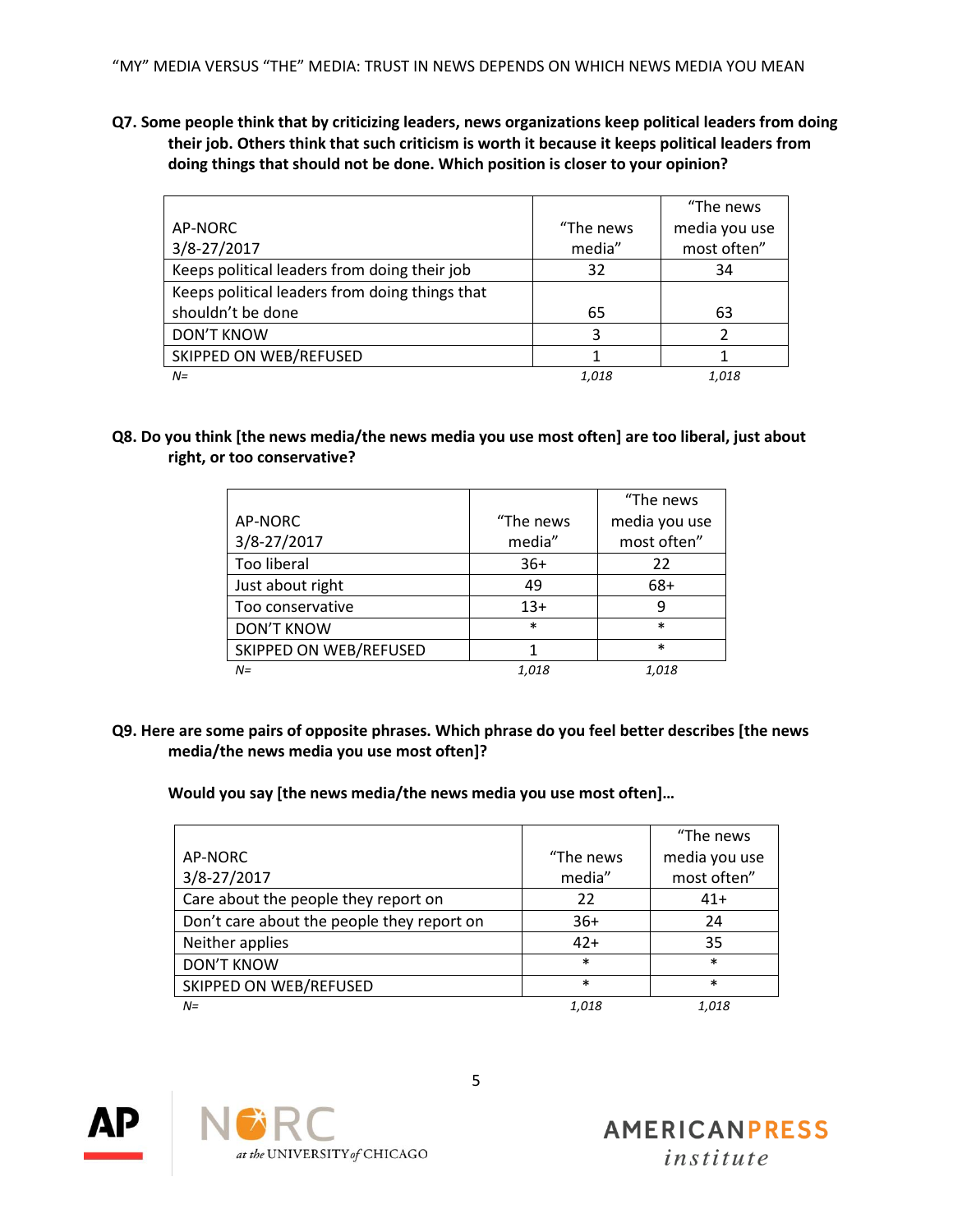# **Would you say [the news media/the news media you use most often]…**

|                                     |           | "The news     |
|-------------------------------------|-----------|---------------|
| AP-NORC                             | "The news | media you use |
| 3/8-27/2017                         | media"    | most often"   |
| Are willing to admit their mistakes | 27        | $47+$         |
| Try to cover up their mistakes      | $58+$     | 32            |
| Neither applies                     | 14        | $20+$         |
| <b>DON'T KNOW</b>                   | $\ast$    |               |
| SKIPPED ON WEB/REFUSED              |           | $\ast$        |
| $N =$                               | 1,018     | 1.018         |

#### **Would you say [the news media/the news media you use most often]…**

|                        |           | "The news     |
|------------------------|-----------|---------------|
| AP-NORC                | "The news | media you use |
| 3/8-27/2017            | media"    | most often"   |
| Are moral              | 24        | $53+$         |
| Are immoral            | $30+$     | 15            |
| Neither applies        | $44+$     | 31            |
| <b>DON'T KNOW</b>      |           | $\ast$        |
| SKIPPED ON WEB/REFUSED | $\ast$    | $\ast$        |
| $N =$                  | 1,018     | 1,018         |

## **Would you say [the news media/the news media you use most often]…**

|                        |           | "The news     |
|------------------------|-----------|---------------|
| AP-NORC                | "The news | media you use |
| 3/8-27/2017            | media"    | most often"   |
| Protect democracy      | 34        | $48+$         |
| Hurt democracy         | $30+$     | 20            |
| Neither applies        | 35        | 31            |
| <b>DON'T KNOW</b>      |           | $\ast$        |
| SKIPPED ON WEB/REFUSED | $\ast$    |               |
| N=                     | 1,018     | 1,018         |



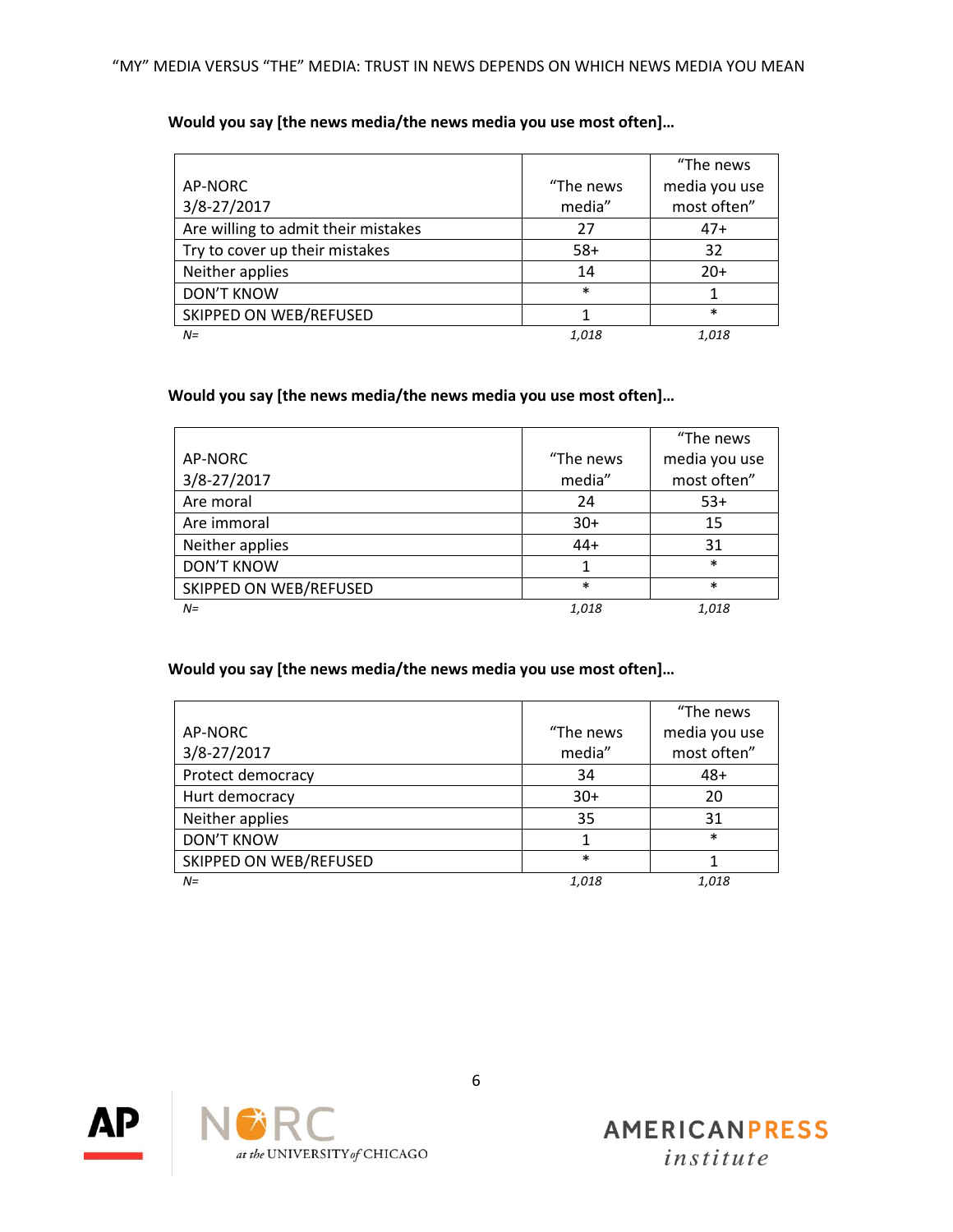**Q10. Many news organizations produce opinion content as well as report the news. How easy or difficult is it for you to tell the difference between the opinion content and news reporting in [the news media/the news media you use most often], or does it not matter to you?**

|                               |           | "The news     |
|-------------------------------|-----------|---------------|
| AP-NORC                       | "The news | media you use |
| 3/8-27/2017                   | media"    | most often"   |
| <b>Very/Somewhat easy NET</b> | 54        | $62+$         |
| Very easy                     | 21        | $26+$         |
| Somewhat easy                 | 33        | 36            |
| Very/Somewhat difficult NET   | $32+$     | 25            |
| Somewhat difficult            | 24        | 19            |
| Very difficult                | 8         | 5             |
| It doesn't matter to me       | 14        | 14            |
| <b>DON'T KNOW</b>             |           |               |
| SKIPPED ON WEB/REFUSED        | $\ast$    | $\ast$        |
| $N =$                         | 1.018     | 1,018         |

#### **IDEO. Generally speaking, do you consider yourself to be liberal, moderate or conservative?**

|                        |           | "The news     |
|------------------------|-----------|---------------|
| AP-NORC                | "The news | media you use |
| 3/8-27/2017            | media"    | most often"   |
| Liberal                | 24        | 20            |
| Moderate               | 46        | 51            |
| Conservative           | 29        | 26            |
| <b>DON'T KNOW</b>      | $\ast$    |               |
| SKIPPED ON WEB/REFUSED |           |               |
| $N =$                  | 1,018     | 1,018         |

#### **PID1. Do you consider yourself a Democrat, a Republican, an independent or none of these?**

|                        |           | "The news     |
|------------------------|-----------|---------------|
| AP-NORC                | "The news | media you use |
| 3/8-27/2017            | media"    | most often"   |
| Democrat               | 37        | 35            |
| Republican             | 23        | 25            |
| Independent            | 26        | 24            |
| None of these          | 14        | 15            |
| <b>DON'T KNOW</b>      |           |               |
| SKIPPED ON WEB/REFUSED | $\ast$    | $\ast$        |
| $N =$                  | 1,018     | 1,018         |



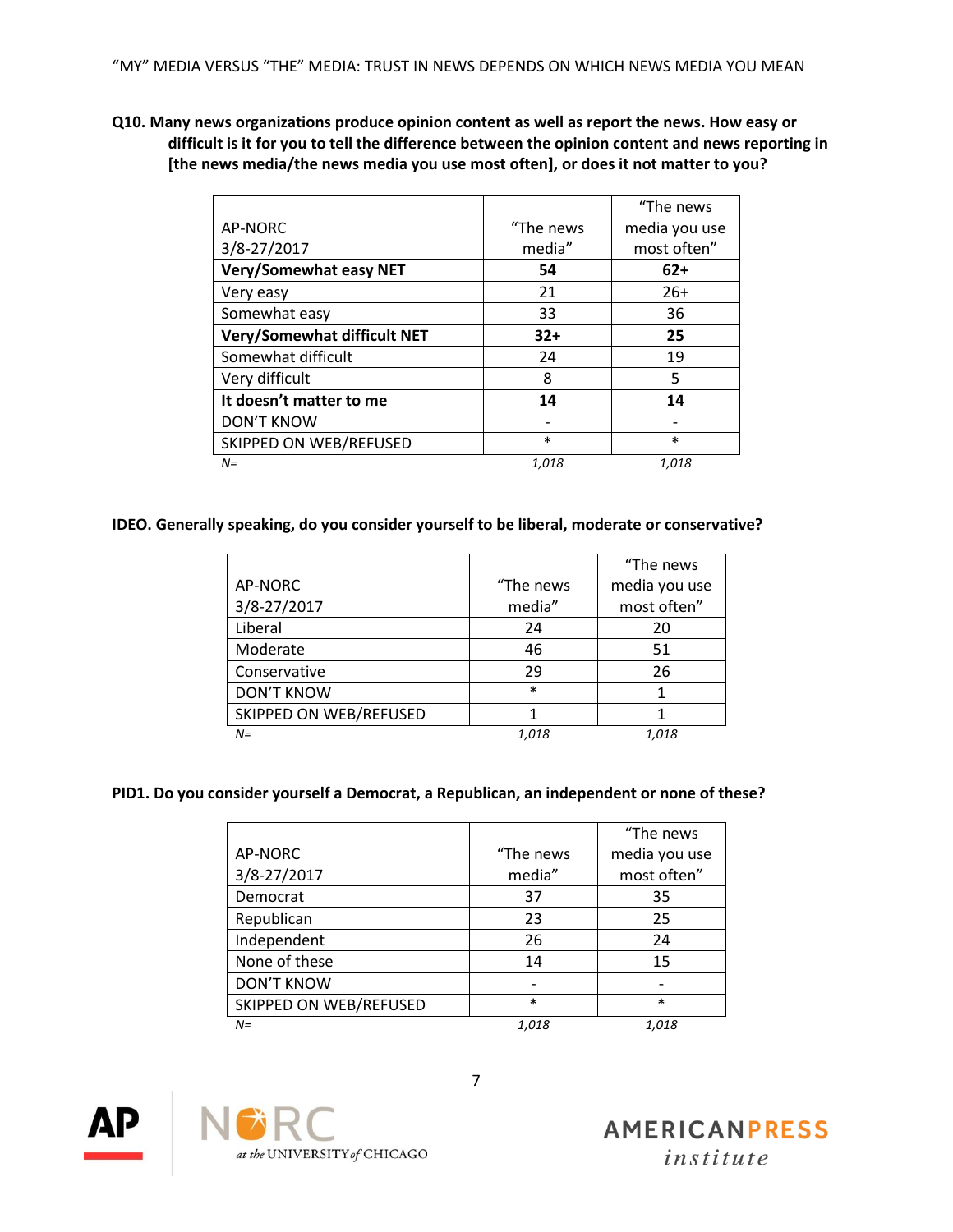# *If Democrat in PID1*

## **PIDA. Do you consider yourself a strong Democrat or a moderate Democrat?**

|                        |           | "The news     |
|------------------------|-----------|---------------|
| AP-NORC                | "The news | media you use |
| 3/8-27/2017            | media"    | most often"   |
| <b>Strong Democrat</b> | 39        | 36            |
| Moderate Democrat      | 61        | 64            |
| <b>DON'T KNOW</b>      |           |               |
| SKIPPED ON WEB/REFUSED | $\ast$    | $\ast$        |
| $N =$                  | 372       | 360           |

## *If Republican in PID1*

# **PIDB. Do you consider yourself a strong Republican or a moderate Republican?**

|                          |           | "The news     |
|--------------------------|-----------|---------------|
| AP-NORC                  | "The news | media you use |
| 3/8-27/2017              | media"    | most often"   |
| <b>Strong Republican</b> | 32        | 33            |
| Moderate Republican      | 68        | 67            |
| <b>DON'T KNOW</b>        | $\ast$    |               |
| SKIPPED ON WEB/REFUSED   |           |               |
| $N =$                    | 237       | 245           |

# *If Independent, none of these, don't know, skipped, or refused in PID1* **PIDi. Do you lean more toward the Democrats or the Republicans?**

|                        |           | "The news     |
|------------------------|-----------|---------------|
| AP-NORC                | "The news | media you use |
| 3/8-27/2017            | media"    | most often"   |
| Lean Democrat          | 29        | 25            |
| Lean Republican        | 24        | 28            |
| Don't lean             | 47        | 45            |
| <b>DON'T KNOW</b>      |           | $\ast$        |
| SKIPPED ON WEB/REFUSED |           |               |
| $N =$                  | 409       | 413           |



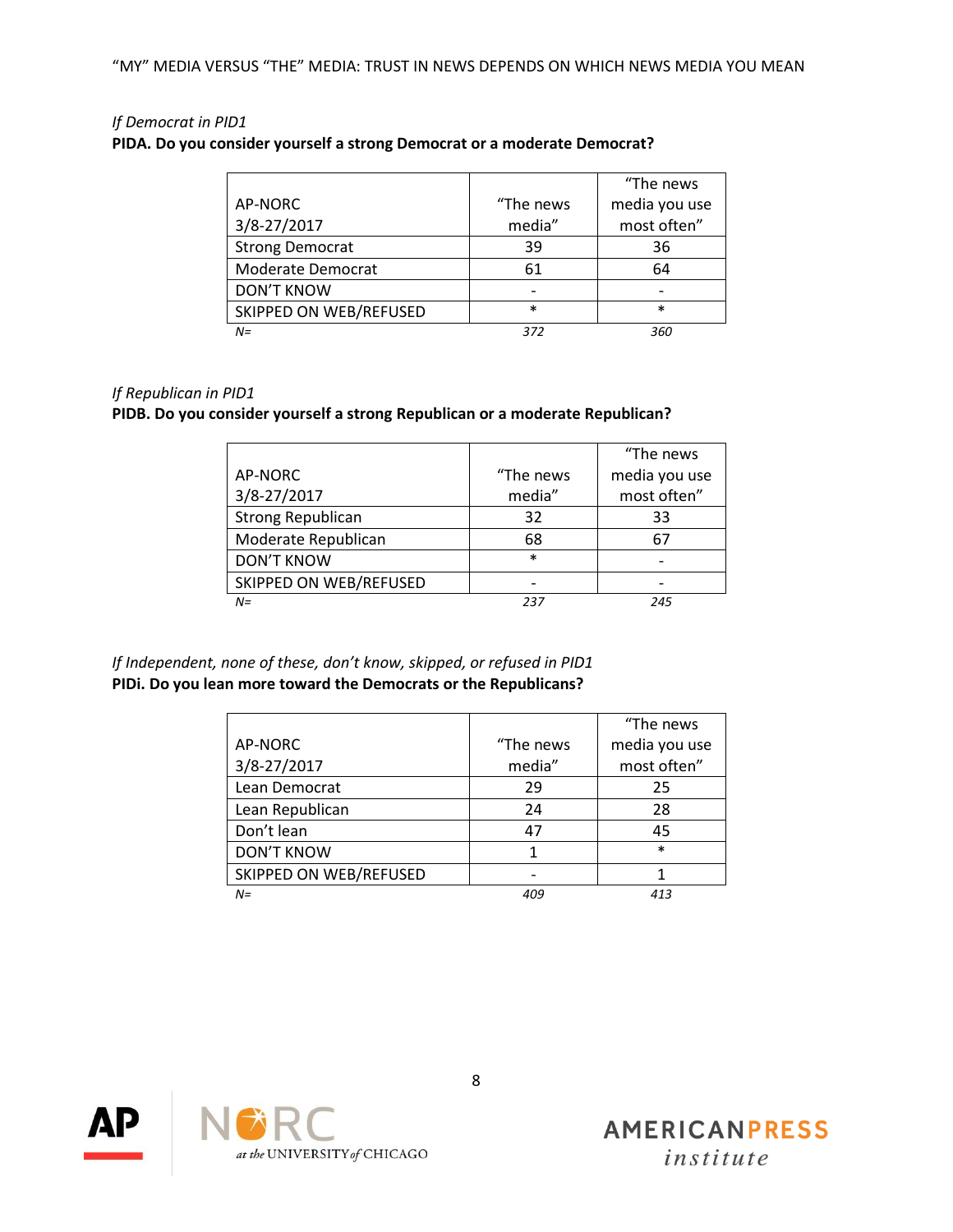# **POLITICS. Combines PID1, PIDi, PIDA, and PIDB.**

|                               |           | "The news     |
|-------------------------------|-----------|---------------|
| AP-NORC                       | "The news | media you use |
| 3/8-27/2017                   | media"    | most often"   |
| <b>Democrat NET</b>           | 48        | 45            |
| <b>Strong Democrat</b>        | 14        | 13            |
| Moderate Democrat             | 22        | 22            |
| Lean Democrat                 | 12        | 10            |
| Independent/None - Don't lean | 19        | 18            |
| <b>Republican NET</b>         | 33        | 36            |
| Lean Republican               | 10        | 11            |
| Moderate Republican           | 16        | 17            |
| <b>Strong Republican</b>      | 7         | 8             |
| Unknown                       | $\ast$    | $\ast$        |
| $N =$                         | 1,018     | 1,018         |

### **GENDER**

|             |           | "The news     |
|-------------|-----------|---------------|
| AP-NORC     | "The news | media you use |
| 3/8-27/2017 | media"    | most often"   |
| Male        | 50        | 47            |
| Female      | 50        | 53            |
| $N =$       | 1,018     | 1,018         |

#### **EDUCATION**

|                            |           | "The news     |
|----------------------------|-----------|---------------|
| AP-NORC                    | "The news | media you use |
| 3/8-27/2017                | media"    | most often"   |
| No high school diploma     | 12        | 11            |
| High school graduate or    |           |               |
| equivalent                 | 30        | 28            |
| Some college               | 32        | 33            |
| Bachelor's degree or above | 25        | 28            |
| $N =$                      | 1,018     | 1,018         |



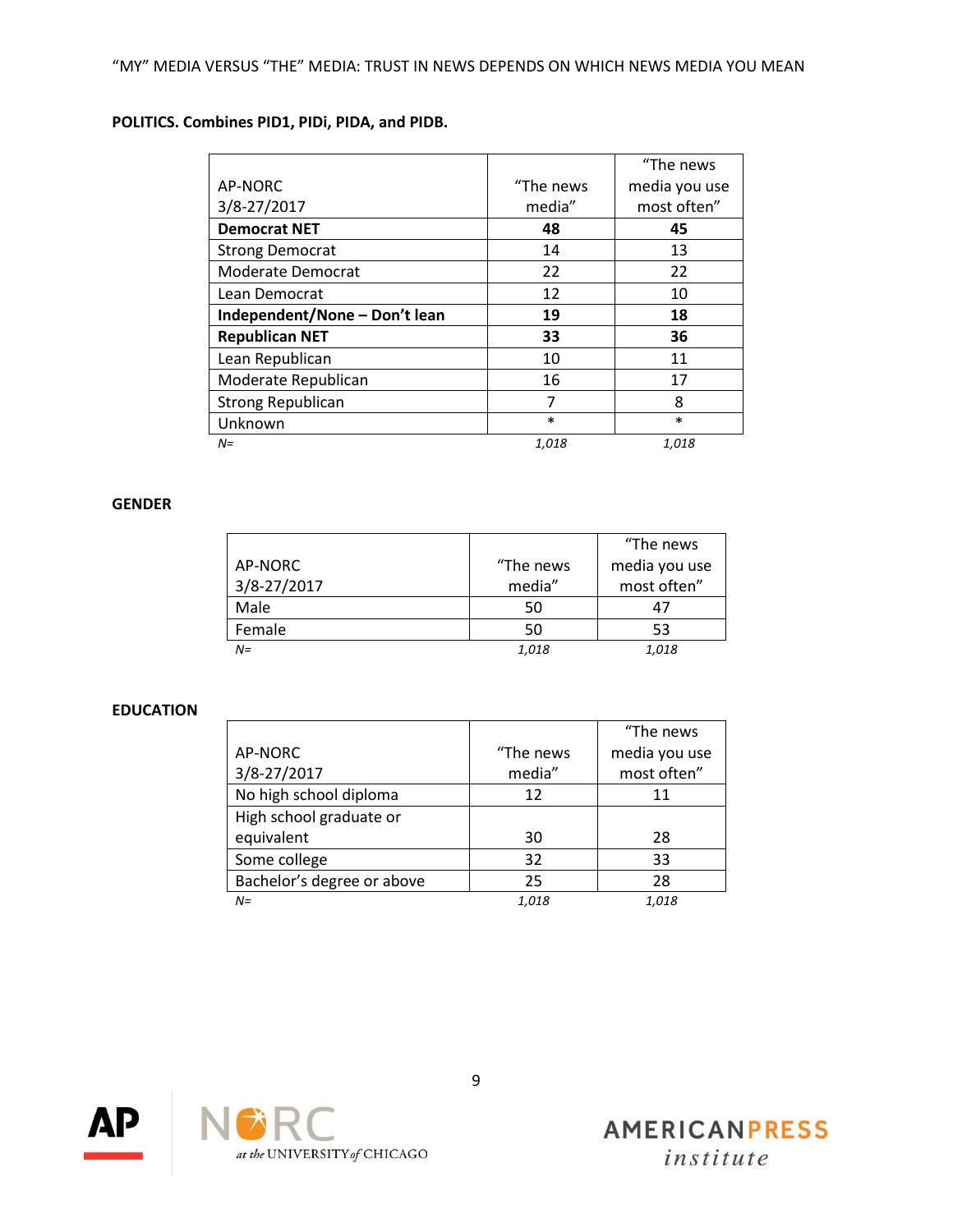## **AGE**

|              |           | "The news     |
|--------------|-----------|---------------|
| AP-NORC      | "The news | media you use |
| 3/8-27/2017  | media"    | most often"   |
| 18-24        | 13        | 11            |
| 25-34        | 18        | 19            |
| 35-49        | 24        | 24            |
| 50-64        | 24        | 27            |
| 65 and older | 20        | 18            |
| $N =$        | 1,018     | 1,018         |

#### **INCOME**

|                              |           | "The news     |
|------------------------------|-----------|---------------|
| AP-NORC                      | "The news | media you use |
| 3/8-27/2017                  | media"    | most often"   |
| Under \$10,000               | 5         |               |
| \$10,000 to under \$20,000   | 8         | 8             |
| \$20,000 to under \$30,000   | 13        | 12            |
| \$30,000 to under \$40,000   | 11        | 11            |
| \$40,000 to under \$50,000   | 10        | 8             |
| \$50,000 to under \$75,000   | 17        | 18            |
| \$75,000 to under \$100,000  | 13        | 15            |
| \$100,000 to under \$150,000 | 15        | 14            |
| \$150,000 or more            | 7         |               |
| $N =$                        | 1,018     | 1,018         |

# **RACE/ETHNICITY**

|                  |           | "The news     |
|------------------|-----------|---------------|
| AP-NORC          | "The news | media you use |
| 3/8-27/2017      | media"    | most often"   |
| White            | 63        | 66            |
| African American | 11        | 12            |
| Hispanic         | 17        | 14            |
| Other            | 8         | 8             |
| $N =$            | 1,018     | 1,018         |